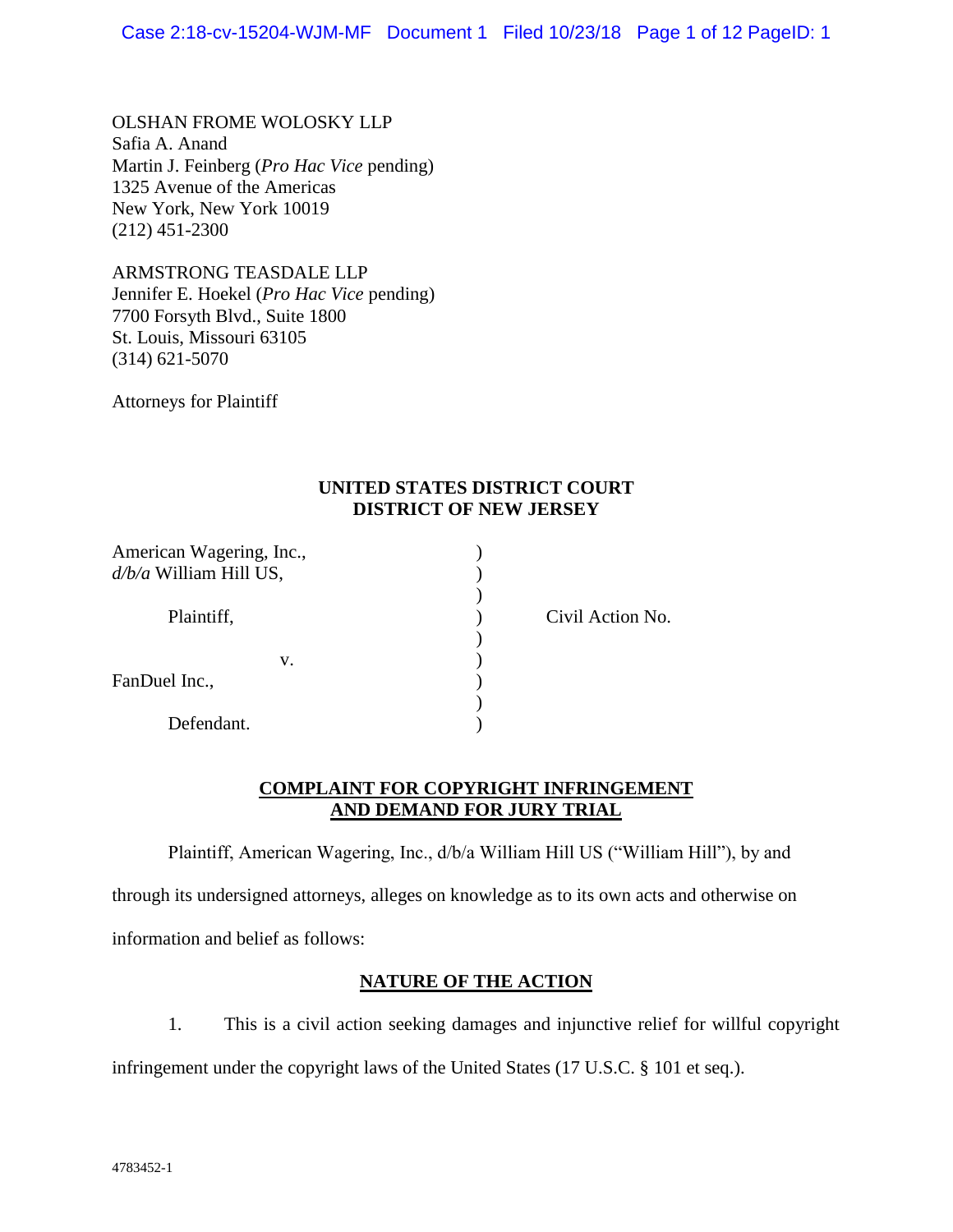#### **JURISDICTION AND VENUE**

2. This Court has jurisdiction under 17 U.S.C. § 101 et seq.; 28 U.S.C. § 1331(federal question); and 28 U.S.C. § 1338(a) (copyright).

3. This Court has personal jurisdiction over the Defendant, and venue in this District is proper under 28 U.S.C. § 1391(b) and 28 U.S.C. § 1400(a), in that the acts of infringement complained of occurred in this District, therefore Defendant may be found in this District.

### **PARTIES**

4. William Hill is a Nevada corporation with its principal place of business located at 6325 S. Rainbow Blvd., Suite 100, Las Vegas, Nevada.

5. Defendant FanDuel Inc. ("FanDuel" or "Defendant") is a Delaware corporation with its principal place of business located at 19 Union Square, New York, New York.

#### **WILLIAM HILL COPYRIGHT**

6. William Hill's ultimate parent company, William Hill PLC, is one of the world's leading betting and gaming companies, employing over 15,000 people worldwide. Its origins are in the UK, where it was founded in 1934, and where it is listed on the London Stock Exchange.

7. William Hill owns subsidiaries that operate sports betting establishments known as "sports books" and has an affiliate, William Hill New Jersey, Inc., approved to operate sports books in New Jersey. William Hill New Jersey, Inc. currently operates sports books at Monmouth Park in Oceanport, New Jersey and Ocean Resort Casino in Atlantic City, New Jersey.

8. To assist patrons in learning about sports books, William Hill created a "How to Bet Guide." This book is currently distributed at both the Monmouth Park and Ocean Resort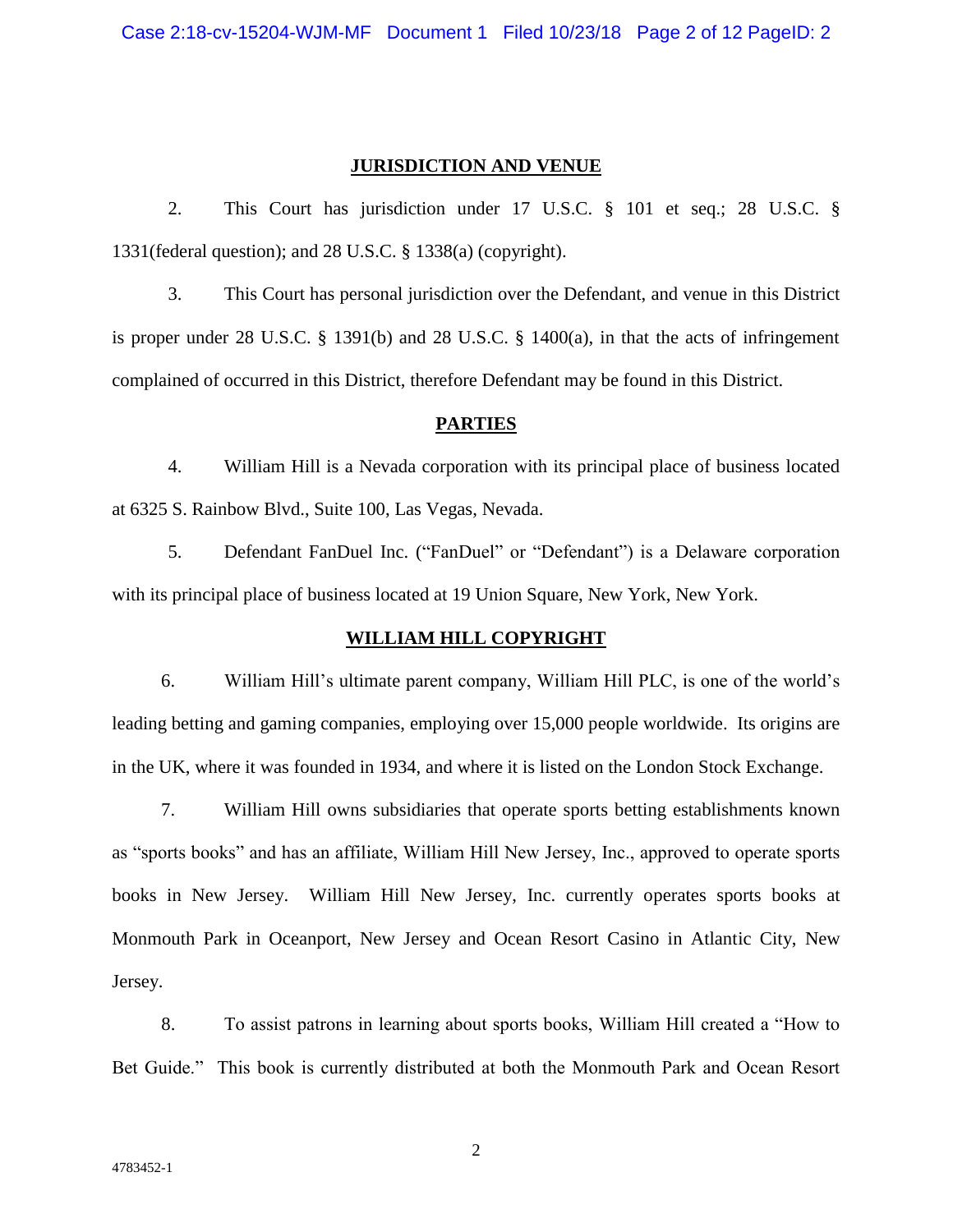#### Case 2:18-cv-15204-WJM-MF Document 1 Filed 10/23/18 Page 3 of 12 PageID: 3

Casino sports books operated by William Hill's affiliate. This "How to Bet Guide" is an original work of William Hill.

9. At all relevant times, William Hill has been the copyright owner of this "How to Bet Guide" (the "William Hill Copyrighted Work"). The William Hill Copyrighted Work was first published on June 5, 2018. A true and correct copy of the William Hill Copyrighted Work has been attached hereto as Exhibit A.

10. The William Hill Copyrighted Work is registered with the U.S. Copyright Office and is the subject of a valid Certificate of Copyright Registration No. TX0008591168, dated August 24, 2018 (the "William Hill Copyright").

11. Among the exclusive rights granted to William Hill under the Copyright Act are the rights to reproduce and distribute the William Hill Copyrighted Work to the public.

#### **COPYRIGHT INFRINGEMENT BY FANDUEL**

#### *The Infringing Pamphlet*

12. On or about July 14, 2018, FanDuel began operating a sports book at The Meadowlands Racetrack in East Rutherford, New Jersey (the "Meadowlands").

13. William Hill subsequently discovered a pamphlet being distributed at the Meadowlands. The pamphlet was branded "FANDUEL SPORTSBOOK" and was entitled "How to Bet Betting Guide" (the "Infringing Pamphlet"). A true and correct copy of the Infringing Pamphlet has been attached hereto as Exhibit B.

14. This FanDuel pamphlet is a blatant infringement of the William Hill Copyrighted Work.

15. On information and belief, FanDuel, without the consent of William Hill, printed and publicly distributed the Infringing Pamphlet. A simple side-by-side comparison of the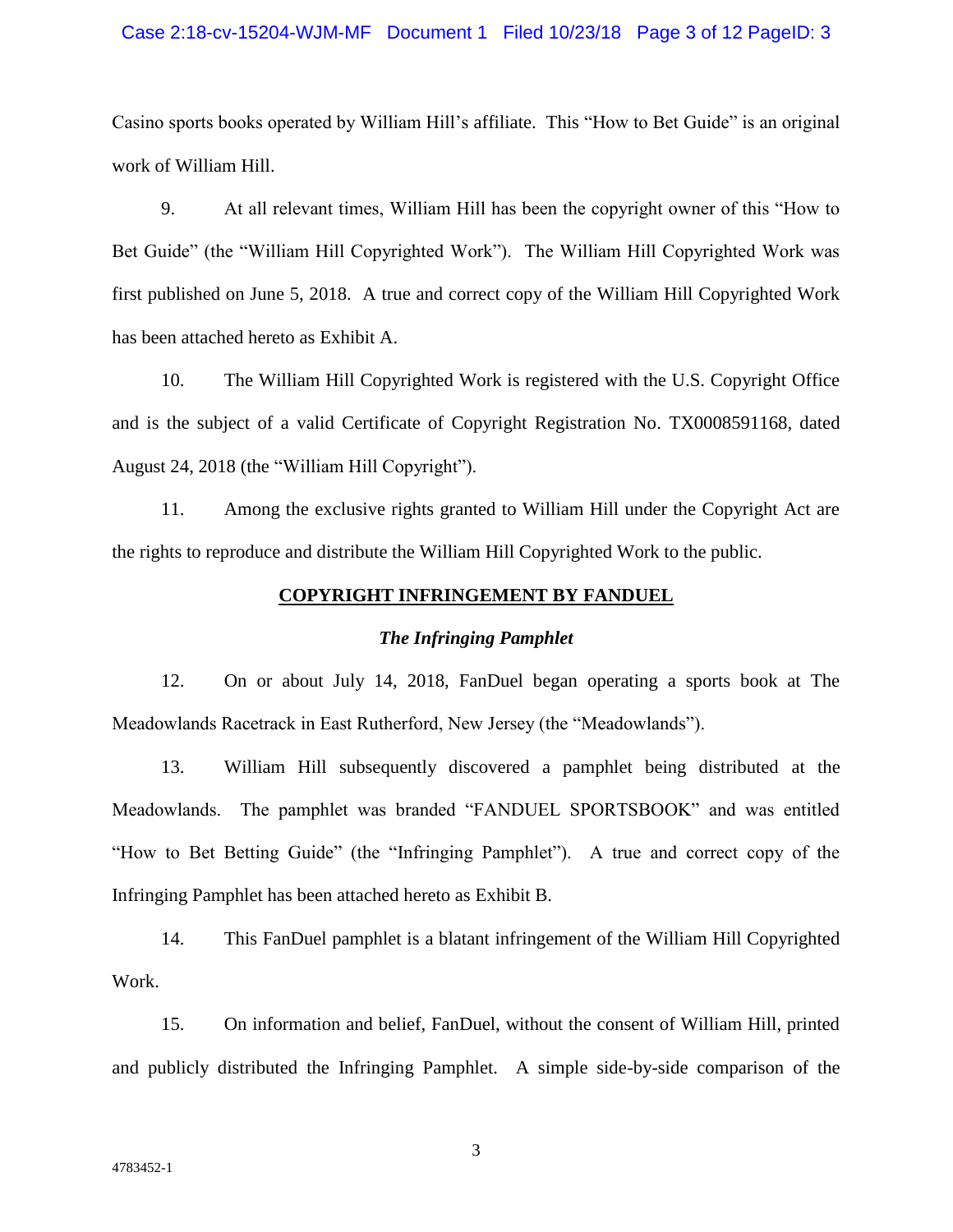William Hill Copyrighted Work against the Infringing Pamphlet clearly demonstrates how egregious FanDuel has been in its unauthorized copying of the William Hill Copyrighted Work.

16. Provided below are side-by-side comparisons of the William Hill Copyrighted Work and the Infringing Pamphlet. These comparisons demonstrate that FanDuel copied the William Hill Copyrighted Work, including descriptions of betting in the different sports categories:

### **William Hill Copyrighted Work Infringing Pamphlet**

# **FOOTBALL**

The most basic way to bet on football is a straight bet on the point spread. When making a straight bet, the team the player bets must cover the point spread. This means that the favored team must win by a stipulated number of points or the underdog will receive that number of points. Wagers on the point spread are usually offered at 11 to 10 odds. This means that the bettor must "lay" \$11 for every \$10 he wishes to win. Because of this, when placing a point spread bet, it is customary to bet in \$11 increments (\$22, \$55, \$110, \$550, etc).

#### **EXAMPLE:**

| <b>TIME</b> | BET# | <b>TEAM</b>      | <b>LINE</b> | <b>TOTAL</b> | <b>MONEY</b> |
|-------------|------|------------------|-------------|--------------|--------------|
| 1:00 PM 101 |      | Washington       |             | 42           | $+140$       |
|             | 102  | Philadelphia - 3 |             |              | $-160$       |

The point spread on the electronic display boards and wagering sheets is always listed next to the favorite. The home team is always listed on the bottom, unless otherwise specified.

In the example, Philadelphia (-3) is favored by 3 points. Philadelphia must win the game by more than three points for the player to win his bet on Philadelphia. If the player bets Washington (+3), Washington must win the game outright or lose by two points or less for the player to win. If Philadelphia wins by exactly three points, it is considered a tie or "push" for wagering purposes and all straight bets on the point spread are refunded.

|                |              | The most basic way to bet on football is a straight bet on the point spread. When      |      |              |              |
|----------------|--------------|----------------------------------------------------------------------------------------|------|--------------|--------------|
|                |              | making a straight bet, the team the player bets must cover the point spread. This      |      |              |              |
|                |              | means that the favored team must win by a stipulated number of points or the           |      |              |              |
|                |              | underdog will receive that number of points. Wagers on the point spread are            |      |              |              |
|                |              | usually offered at 11 to 10 odds. This means that the bettor must "lay" \$11 for every |      |              |              |
|                |              | \$10 he wishes to win. Because of this, when placing a point spread bet, it is         |      |              |              |
|                |              | customary to bet in \$11 increments (\$22, \$55, \$110, \$550, etc).                   |      |              |              |
|                |              |                                                                                        |      |              |              |
|                |              |                                                                                        |      |              |              |
| <b>Example</b> |              |                                                                                        |      |              |              |
| TIME           | <b>BET #</b> | <b>TEAM</b>                                                                            | LINE | <b>TOTAL</b> | <b>MONEY</b> |
| "PM            | 101          | Washington                                                                             |      | 42           | $+140$       |
|                | 102          | Philadelphia                                                                           | $-3$ |              | $-160$       |
|                |              |                                                                                        |      |              |              |
|                |              |                                                                                        |      |              |              |
|                |              | The point spread on the electronic display boards and wagering sheets is always        |      |              |              |
|                |              | listed next to the favorite. The home team is always listed on the bottom, unless      |      |              |              |

game by more than three points for the player to win their bet on Philadelphia. If the player bets Washington (+3), Washington must win the game outright or lose by two points or less for the player to win. If Philadelphia wins by exactly three points, it is considered a tie or "push" for wagering purposes and all straight bets on the point spread are refunded.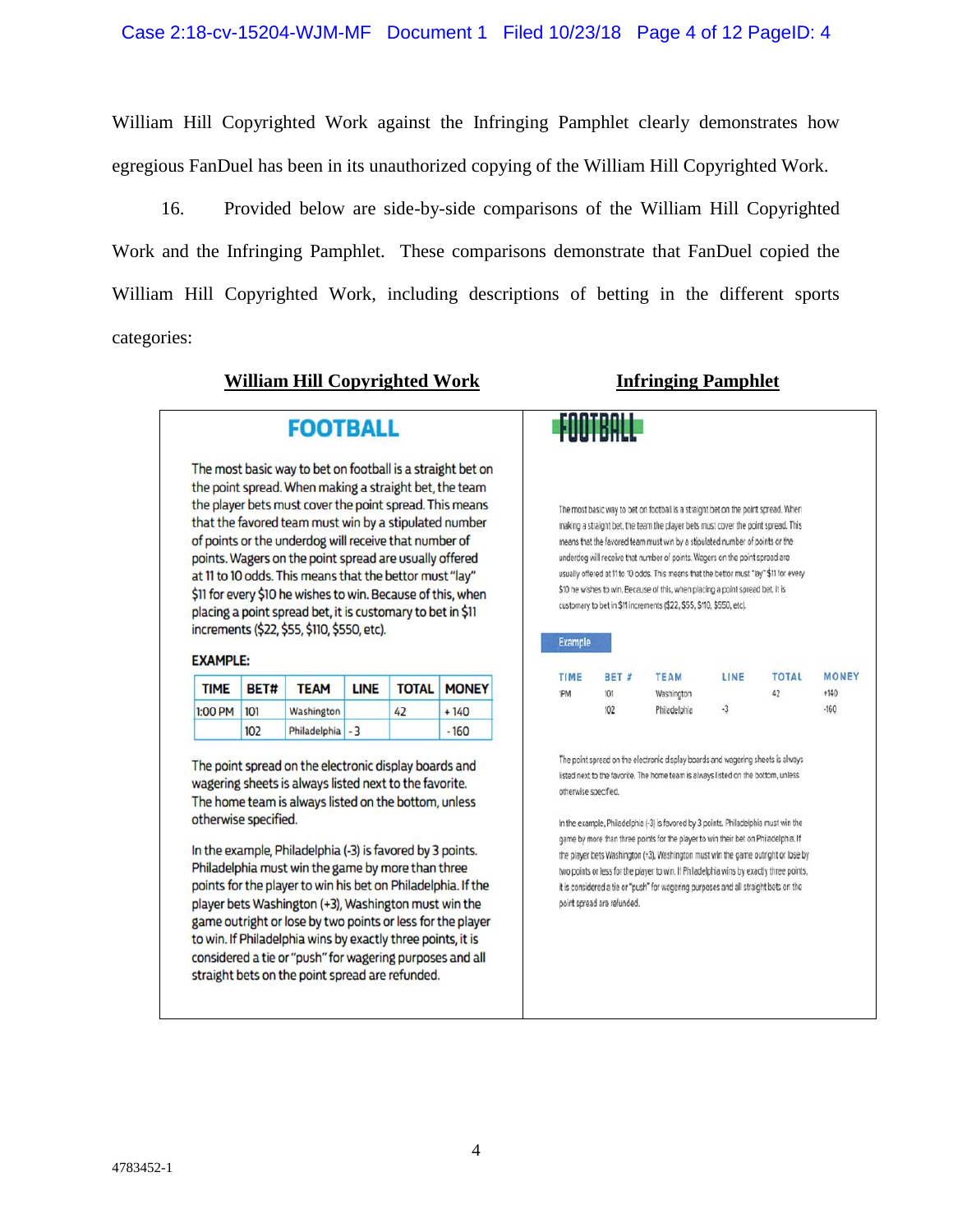17. FanDuel also copied the William Hill Copyrighted Work identically for its Baseball section of the Infringing Pamphlet:

# **William Hill Copyrighted Work Infringing Pamphlet**

# **BASEBALL**

Baseball wagering is based on a money line, which means laying or taking money odds. Unlike point spread bets, the payoff on a winning selection varies, according to the odds. Baseball odds are expressed as a 3-digit money line. All money lines are based on \$100.

The minus (-) on the display screens and wagering sheets next to the starting pitcher indicates the favorite. The plus (+) indicates the underdog.

### **EXAMPLE:**

| Time    | BET# | <b>Teams</b>      | <b>Probable   Money</b><br><b>Pitchers</b> | Line   | Run<br>Line                            | <b>TOTAL</b>         |
|---------|------|-------------------|--------------------------------------------|--------|----------------------------------------|----------------------|
| 1:05 PM | 903  | Chicago           | Darvish                                    | $-115$ | $-1$ <sup>1</sup> / <sub>2</sub> + 140 | $9\frac{1}{2}$ - 110 |
|         | 904  | Philadelphia Nola |                                            | $+105$ | $+1\frac{1}{2} - 160$                  | $-110$               |

In this example, Philadelphia is the home team. Chicago is a -115 favorite, which means for every \$100 the player wants to win on Chicago, he must lay \$115. To win \$10, he would bet \$11.50 and collect \$21.50 if Chicago wins. A wager on Philadelphia would win \$105 for every \$100 wagered or \$10.50 for every \$10. A \$10 wager would return \$20.50.



**Example** 

Baseball wagering is based on a money line, which means laying or taking money odds. Unlike point spread bets, the payoff on a winning selection varies, according to the odds. Baseball odds are expressed as a 3-digit money line. All money lines are based on \$100.

The minus (-) on the display screens and wagering sheets next to the starting pitcher indicates the favorite. The plus (+) indicates the underdog.

| TIME   | BET # | <b>TEAM</b>  | <b>PROBABLE</b><br><b>PITCHERS</b> | <b>MONEY</b><br>LINE | RUN<br>LINE           | <b>TOTAL</b>         |
|--------|-------|--------------|------------------------------------|----------------------|-----------------------|----------------------|
| 1:05PM | 903   | Chicago      | Darvish                            | $-115$               | $-1\frac{1}{2} + 140$ | $9\frac{1}{2} - 110$ |
|        | 904   | Philadelphia | Nola                               | $+105$               | $+1\% -160$           | -110                 |

In this example, Philadelphia is the home team. Chicago is a -115 favorite, which means for every \$100 the player wants to win on Chicago, he must lay \$115. To win \$10, he would bet \$11.50 and collect \$21.50 if Chicago wins. A wager on Philadelphia would win \$105 for every \$100 wagered or \$10.50 for every \$10. A \$10 wager would return \$20.50.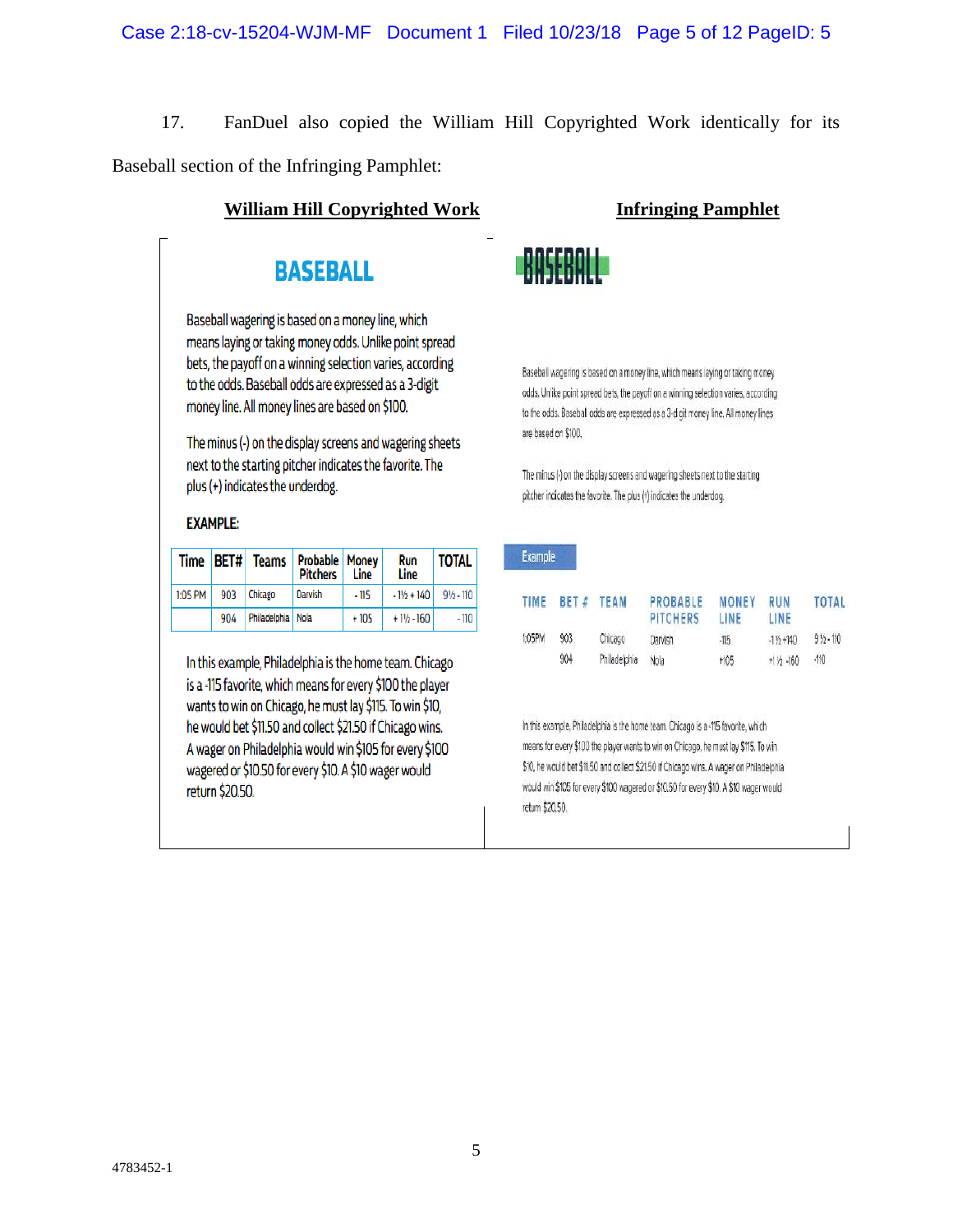18. FanDuel's unauthorized copying is perhaps most evident in the fact that FanDuel actually forgot to remove William Hill's name when printing the Infringing Pamphlet.

# **William Hill Copyrighted Work at p. 13 Infringing Pamphlet at p. 13**

Alternate & Reverse Run Lines - Alternate & reverse run lines are propositional wagers offered by William Hill on each baseball game. An alternate run line allows bettors to lay 2 1/2 runs on a team listed as the favorite, or take 2 1/2 runs on an underdog. In order for a favorite to cover the alternate run line, they must win the game by three runs or more, while an underdog must lose a game by two runs or fewer in order to cover. With a reverse run line, bettors can lay 1 1/2 runs on an underdog for a bigger potential payout, while they can also take 1 1/2 runs with a favorite.

# Alternate & Reverse Run Lines -

Alternate & reverse run lines are propositional wagers offered by William Hill on each baseball game. An alternate run line allows bettors to lay 2 1/2 runs on a team listed as the favorite, or take 2 1/2 runs on an underdog. In order for a favorite to cover the alternate run line, they must win the game by three runs or more, while an underdog must lose a game by two runs or fewer in order to cover. With a reverse run line, bettors can lay 1  $\frac{1}{2}$  runs on an underdog for a bigger potential payout, while they can also take 1 1/2 runs with a favorite.

# *The Infringing Website*

19. FanDuel's unauthorized copying of the William Hill Copyrighted Work extends well beyond the Infringing Pamphlet. FanDuel also copied the language from the William Hill Copyrighted Work for use on several web pages that are controlled by FanDuel.

20. FanDuel publishes infringing content on articles available at https://fanduelsportsbook.zendesk.com/hc/en-us (the "Infringing Website"). Attached hereto as Exhibit C are true and correct copies of screenshots of the homepage from the Infringing Website.

21. FanDuel provides links to the Infringing Website from other websites under its control, including, but not limited to web pages within the website located at [www.fanduel.com.](http://www.fanduel.com/)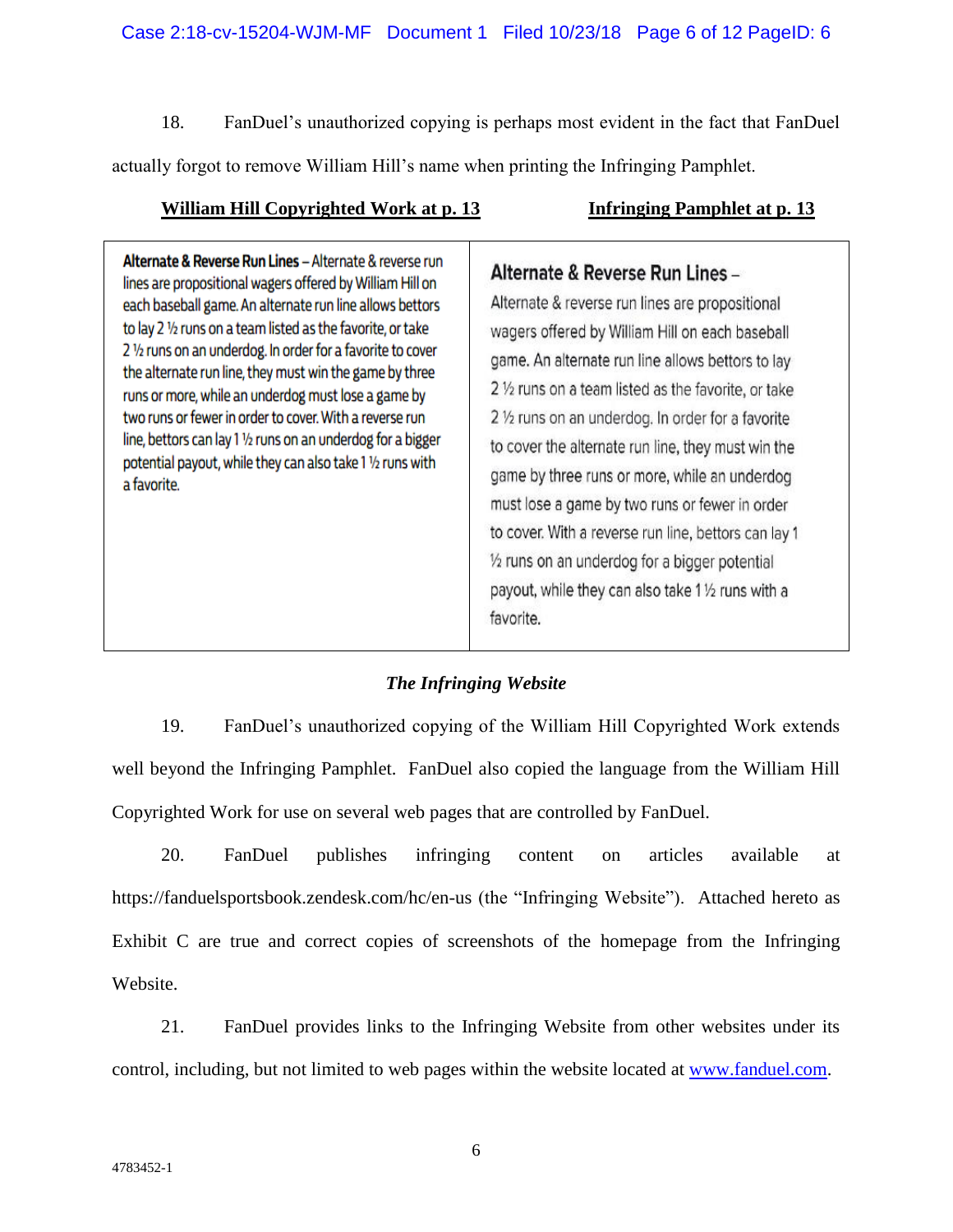22. The Infringing Website features a number of articles in the category "Sports Betting Guides." *See* https://fanduelsportsbook.zendesk.com/hc/en-us/categories/360000153348- Sports-Betting-Guides. These "articles" comprise unauthorized, substantially identical copies of the William Hill Copyrighted Work. Attached hereto as Exhibit D is a true and correct copy of a screenshot of the foregoing link listing the articles in the category "Sports Betting Guides".

23. As with the Infringing Pamphlet, a direct comparison of the William Hill Copyrighted Work with the "Sports Betting Guides" on the Infringing Website demonstrates FanDuel's willful and egregious copying.

24. For example, the article titled "NFL Betting" was copied from the William Hill Copyrighted Work, as demonstrated in the excerpts below:

# **William Hill Copyrighted Work Infringing Website<sup>1</sup>**

# **FOOTBALL**

The most basic way to bet on football is a straight bet on the point spread. When making a straight bet, the team the player bets must cover the point spread. This means that the favored team must win by a stipulated number of points or the underdog will receive that number of points. Wagers on the point spread are usually offered at 11 to 10 odds. This means that the bettor must "lay" \$11 for every \$10 he wishes to win. Because of this, when placing a point spread bet, it is customary to bet in \$11 increments (\$22, \$55, \$110, \$550, etc).

#### **EXAMPLE:**

| <b>TIME</b> | BET# | <b>TEAM</b>      | LINE   TOTAL   MONEY |        |
|-------------|------|------------------|----------------------|--------|
| 1:00 PM 101 |      | Washington       | 42                   | $+140$ |
|             | 102  | Philadelphia - 3 |                      | $-160$ |

The point spread on the electronic display boards and wagering sheets is always listed next to the favorite. The home team is always listed on the bottom, unless otherwise specified.

In the example, Philadelphia (-3) is favored by 3 points. Philadelphia must win the game by more than three points for the player to win his bet on Philadelphia. If the player bets Washington (+3), Washington must win the game outright or lose by two points or less for the player to win. If Philadelphia wins by exactly three points, it is considered a tie or "push" for wagering purposes and all straight bets on the point spread are refunded.

….When making a straight bet, the team the player bets must cover the point spread. This means that the favored team must win by a stipulated number of points or the underdog will receive that number of points. Wagers on the point spread are usually offered at 11 to 10 odds. This means that the bettor must "lay" \$11 for every \$10 he wishes to win. Because of this, when placing a point spread bet, it is customary to bet in \$11 increments (\$22, \$55, \$110, \$550, etc).

#### **Example**:

| <b>Time</b> | Bet# | <b>Team</b>  | Line | <b>Total</b> | <b>Money</b> |
|-------------|------|--------------|------|--------------|--------------|
| $1:00$ pm   | 101  | Washington   |      | 42           | $+140$       |
|             | 102  | Philadelphia | -3   |              | $-160$       |

The point spread on the electronic display boards and wagering sheets is always listed next to the favorite. The home team is always listed on the bottom, unless otherwise specified. In the example, Philadelphia (-3) is favored by 3 points. Philadelphia must win the game by more than three points for the player to win their bet on Philadelphia. If the player bets Washington (+3), Washington must win the game outright or lose by two points or less for the player to

<sup>1</sup>[\(https://fanduelsportsbook.zendesk.com/hc/en-us/articles/360001688227-NFL-Betting\)](https://fanduelsportsbook.zendesk.com/hc/en-us/articles/360001688227-NFL-Betting). Attached hereto as Exhibit E is a true and correct copy of a screenshot of the foregoing link.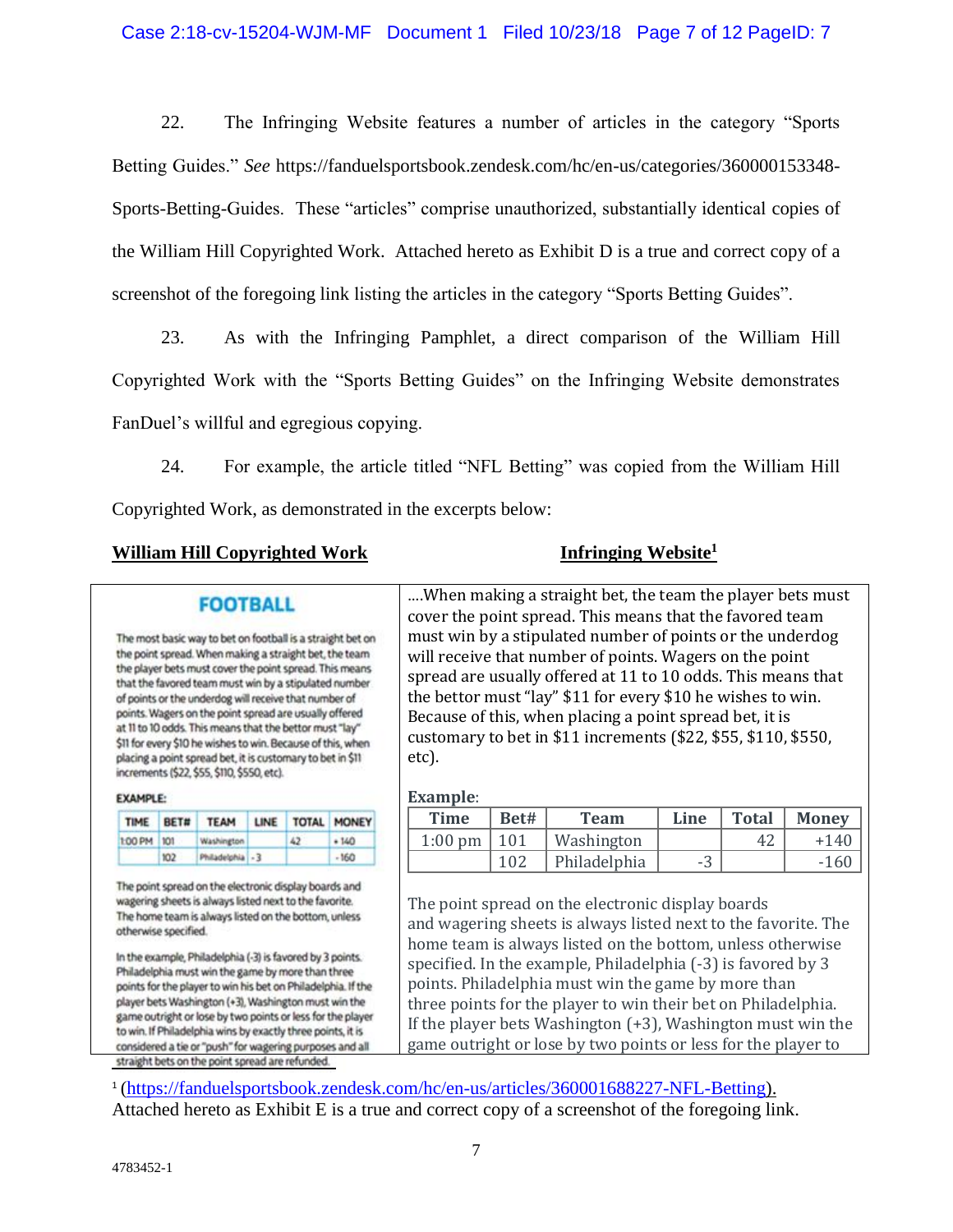| win. If Philadelphia wins by exactly three points, it is |
|----------------------------------------------------------|
| considered a tie or "push" for wagering purposes and all |
| straight bets on the point spread are refunded.          |

25. FanDuel's egregious and willful copying is likewise evident in several other articles on the Infringing Website, including, but not limited to the following articles, which comprise substantially identical copies of language from the William Hill Copyrighted Work:

a. "Auto Racing Betting" (https://fanduelsportsbook.zendesk.com/hc/en-

us/articles/360001688907-Auto-Racing-Betting)

- b. "Baseball Betting" (https://fanduelsportsbook.zendesk.com/hc/enus/articles/360001688867--Baseball-Betting)
- c. "Basketball Betting" (https://fanduelsportsbook.zendesk.com/hc/enus/articles/360001670028-Basketball-Betting)
- d. "Boxing/MMA Betting" (https://fanduelsportsbook.zendesk.com/hc/enus/articles/360001670208-Boxing-MMA-Betting)
- e. "Hockey Betting" (https://fanduelsportsbook.zendesk.com/hc/enus/articles/360001688327-Hockey-Betting)
- f. "Soccer Betting" (https://fanduelsportsbook.zendesk.com/hc/enus/articles/360001670148-Soccer-Betting)
- g. "Sports Betting Terms Glossary" (https://fanduelsportsbook.zendesk.com/hc/enus/articles/360001688787-Sports-Betting-Terms-Glossary)
- h. "Sportsbook Type of Wagers" (https://fanduelsportsbook.zendesk.com/hc/enus/articles/360001669768-Sportsbook-Type-of-Wagers)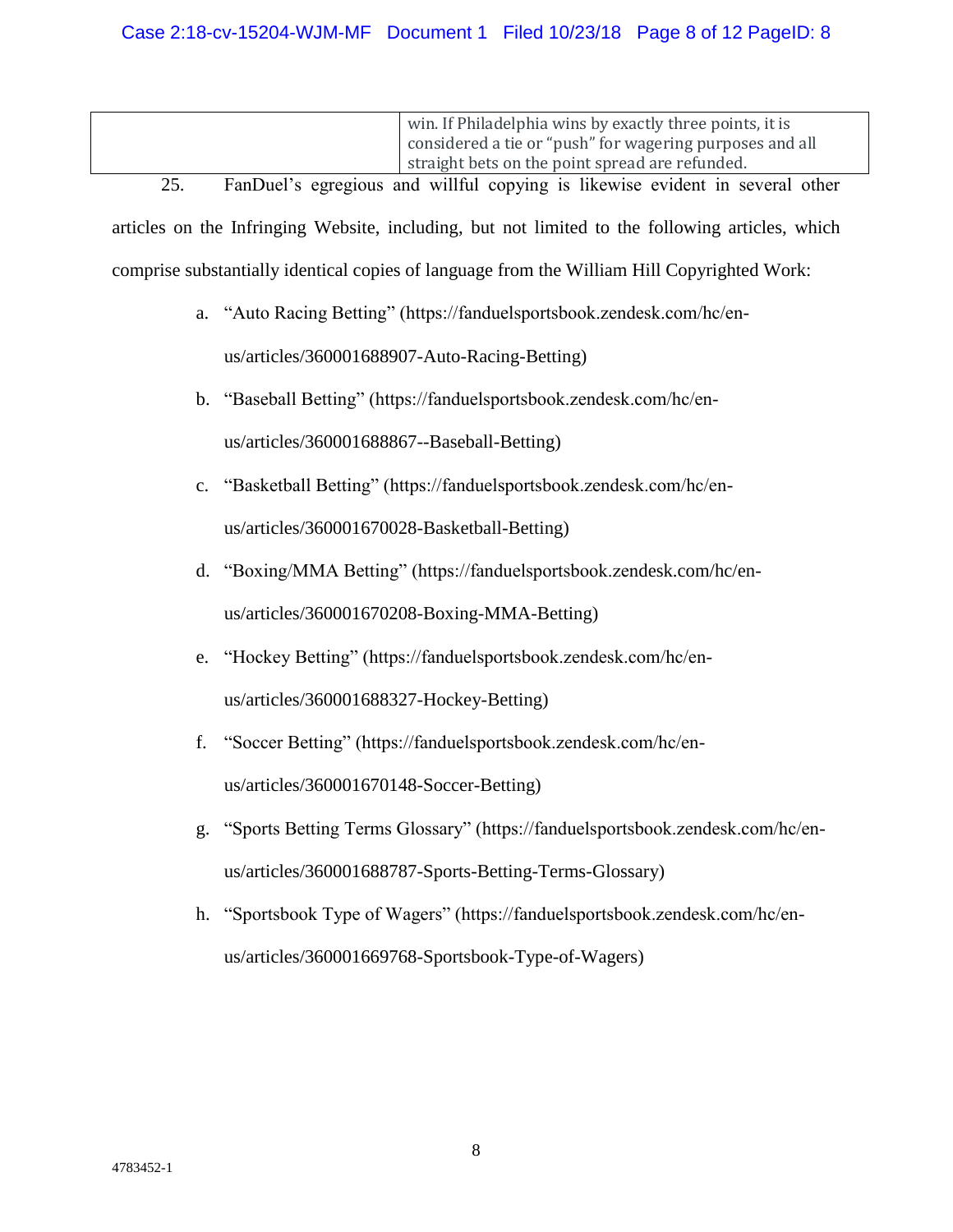Attached hereto as Exhibits F-M are true and correct copies of screenshots of the foregoing articles.

#### **COUNT I: COPYRIGHT INFRINGEMENT**

26. William Hill repeats and realleges each and every allegation set forth in the paragraphs above as if fully set forth herein.

27. William Hill is the sole and exclusive owner of all right, title, and interest in and to the William Hill Copyrighted Work.

28. FanDuel had access to the text of the William Hill Copyrighted Work prior to the FanDuel's design, creation and/or offering of the Infringing Pamphlet.

29. FanDuel had access to the text of the William Hill Copyrighted Work prior to the FanDuel's publication of the articles on the Infringing Website.

30. FanDuel, with access to the genuine William Hill Copyrighted Work, and without authorization from William Hill, copied the William Hill Copyrighted Work, and produced and distributed and continues to produce, sell and/or distribute the Infringing Pamphlet that is substantially similar to the William Hill Copyrighted Work, copying the original and creative features protected by the William Hill Copyright.

31. FanDuel, with access to the genuine William Hill Copyrighted Work, and without authorization from William Hill, copied the William Hill Copyrighted Work, and published and continues to publish the articles on the Infringing Website that are substantially similar to the William Hill Copyrighted Work, copying the original and creative features protected by the William Hill Copyrighted Work.

32. FanDuel's acts constitute infringement of William Hill's copyright and exclusive rights under copyright.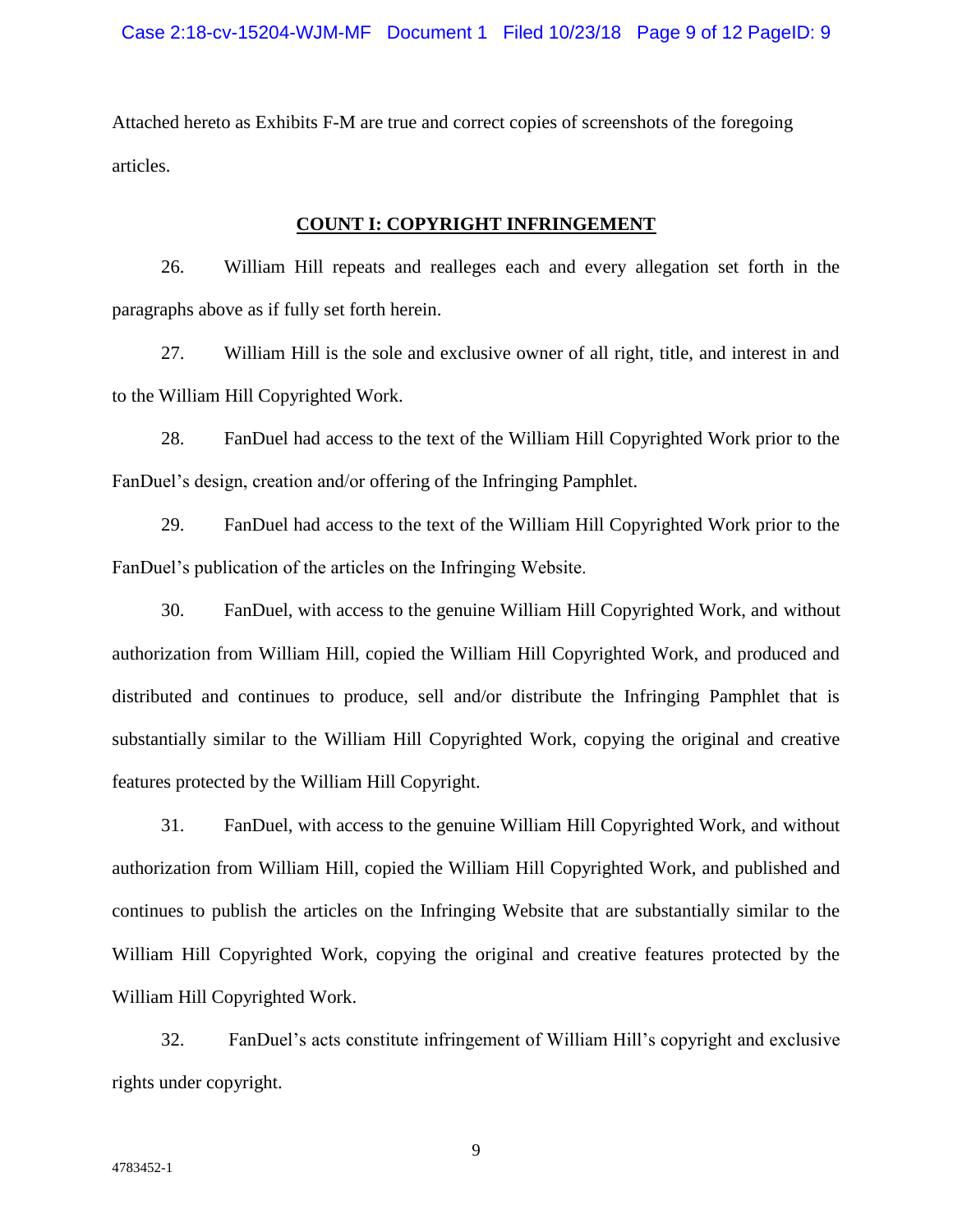33. William Hill is informed and believes that based upon the foregoing acts, such infringement has been willful and intentional, and in disregard of and with indifference to the rights of William Hill.

34. As a result of FanDuel's infringement of William Hill's copyright and exclusive rights under copyright law, William Hill is entitled to statutory damages pursuant to 17 U.S.C. § 504.

35. Such conduct on the part of FanDuel has injured William Hill in an amount to be determined at trial, and has caused and will continue to cause irreparable injury to William Hill, for which William Hill has no adequate remedy at law. As such, William Hill seeks an injunction pursuant to 17 U.S.C. § 502, as well as damages, and a disgorgement of profits, pursuant to 17 U.S.C. §504.

36. The conduct of FanDuel is causing and, unless enjoined and restrained by this Court, will continue to cause William Hill great and irreparable injury that cannot be fully compensated or measured in money. William Hill has no adequate remedy at law.

WHEREFORE, William Hill demands that a judgment be entered granting the following relief:

1. Compelling FanDuel to account to William Hill for any and all profits derived by FanDuel as a result of the infringement.

2. Awarding William Hill all damages sustained by it as a result of FanDuel's wrongful acts and all profits realized by FanDuel due to its wrongful acts, pursuant to 17 U.S.C.  $§504(b).$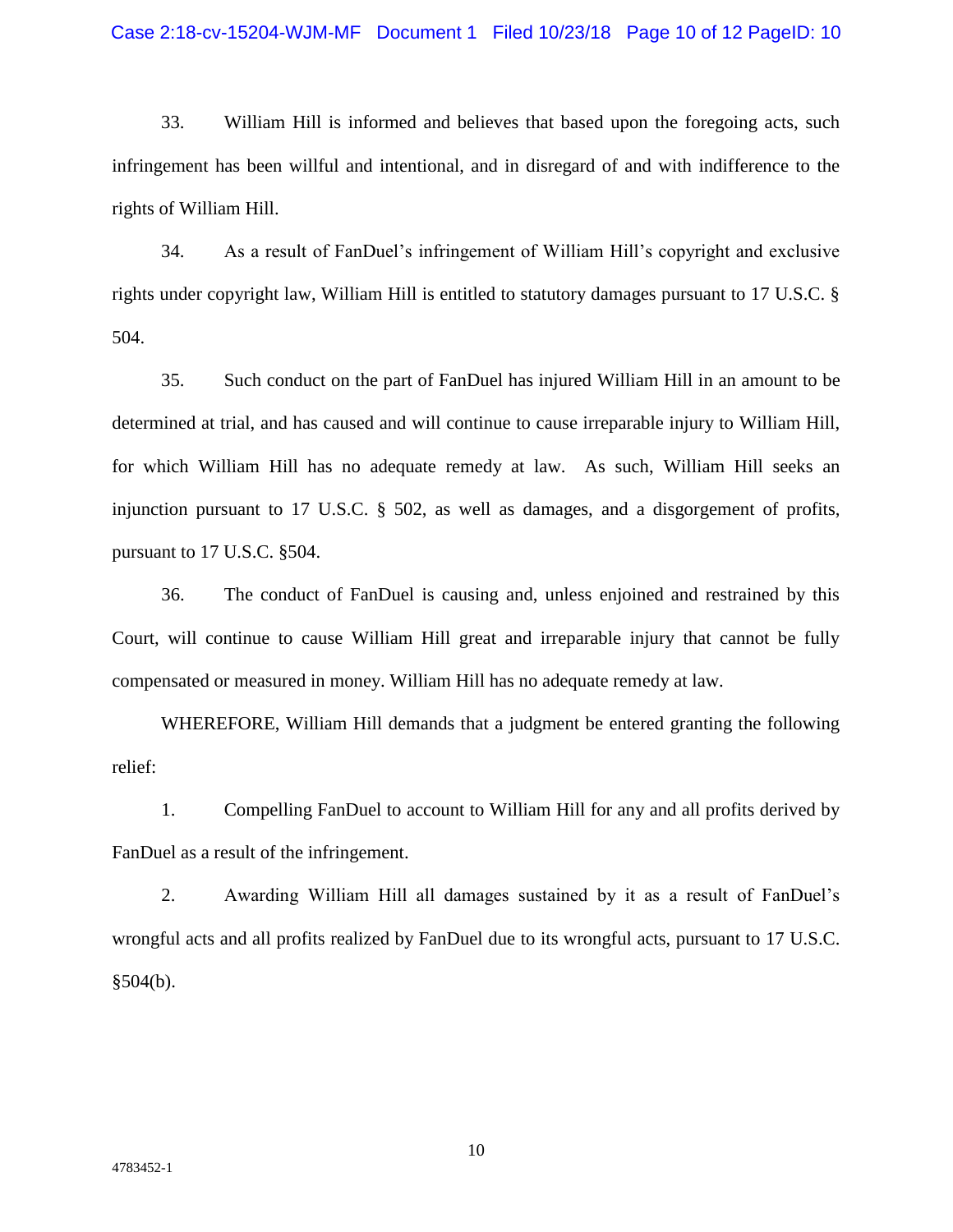#### Case 2:18-cv-15204-WJM-MF Document 1 Filed 10/23/18 Page 11 of 12 PageID: 11

3. At William Hill's election, awarding statutory damages in the maximum amount against FanDuel for infringement of William Hill's copyright and inducement thereof, pursuant to 17 U.S.C. §504(c).

4. Directing that FanDuel pay over to William Hill its costs, disbursements and reasonable attorneys' fees and expenses, together with pre-judgment interest.

5. For a preliminary and permanent injunction, restraining FanDuel and its affiliates, divisions, officers, directors, principals, servants, employees, successors and assigns, and all those in active concert or participation with it from:

(a) Directly or indirectly infringing in any manner William Hill's copyrights, including without limitation, copyrights or exclusive rights in the William Hill Copyrighted Work; and

(b) From causing, contributing to, enabling, facilitating, or participating in the infringement of William Hill's copyrights or other exclusive rights, including without limitation, copyrights or exclusive rights in the William Hill Copyrighted Work.

6. Retaining jurisdiction of this action in this Court for the purpose of enabling William Hill to apply to the Court at any time for such further orders and interpretation or execution of any order entered in this action, for the modification of such order, for the enforcement or compliance therewith, and for the punishment of any violation thereof.

7. For such other and further relief as the Court deems just and proper.